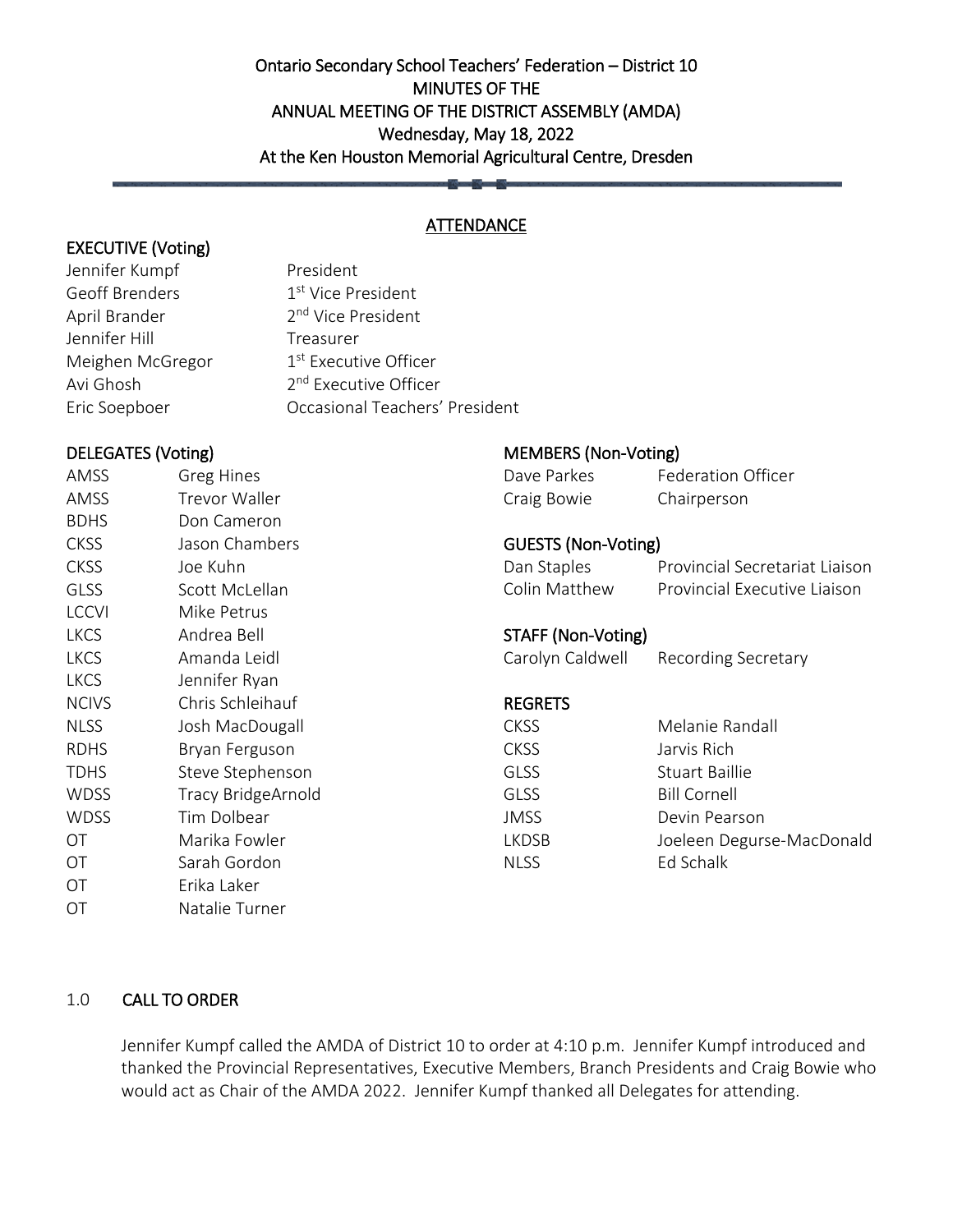#### 2.0 LAND ACKNOWLEDGEMENT

The Land Acknowledgement was provided by Jennifer Ryan.

#### 3.0 READING OF ANTI-HARASSMENT STATEMENT

Dave Parkes read the District 10 Anti-Harassment Statement.

#### 4.0 APPOINTMENT OF ANTI-HARASSMENT OFFICER

Dave Parkes was appointed as the Anti-Harassment Officers for the AMDA 2022.

#### 5.0 GREETINGS FROM PROVINCIAL OFFICE

Colin Matthew brought greetings from Provincial Office.

#### 6.0 CREDENTIALS COMMITTEE (PROC 201-22)

Dave Parkes gave the report of the Credentials Committee. There were twenty seven (27) voting Delegates registered, and five (5) non-voting guests, for a total of thirty two (32) people present at the AMDA 2022.

Moved By: Eric Soepboer Seconded By: Meighen McGregor

BE IT RESOLVED THAT the Report of the Credentials Committee be adopted.

Motion carried.

#### 7.0 STANDING RULES (PROC 202-22)

Craig Bowie reviewed the Standing Rules with the Delegation.

Moved By: Avi Ghosh Seconded By: Eric Soepboer

BE IT RESOLVED THAT the Standing Rules for the 2022 Annual Meeting of District Assembly (AMDA) be adopted as printed.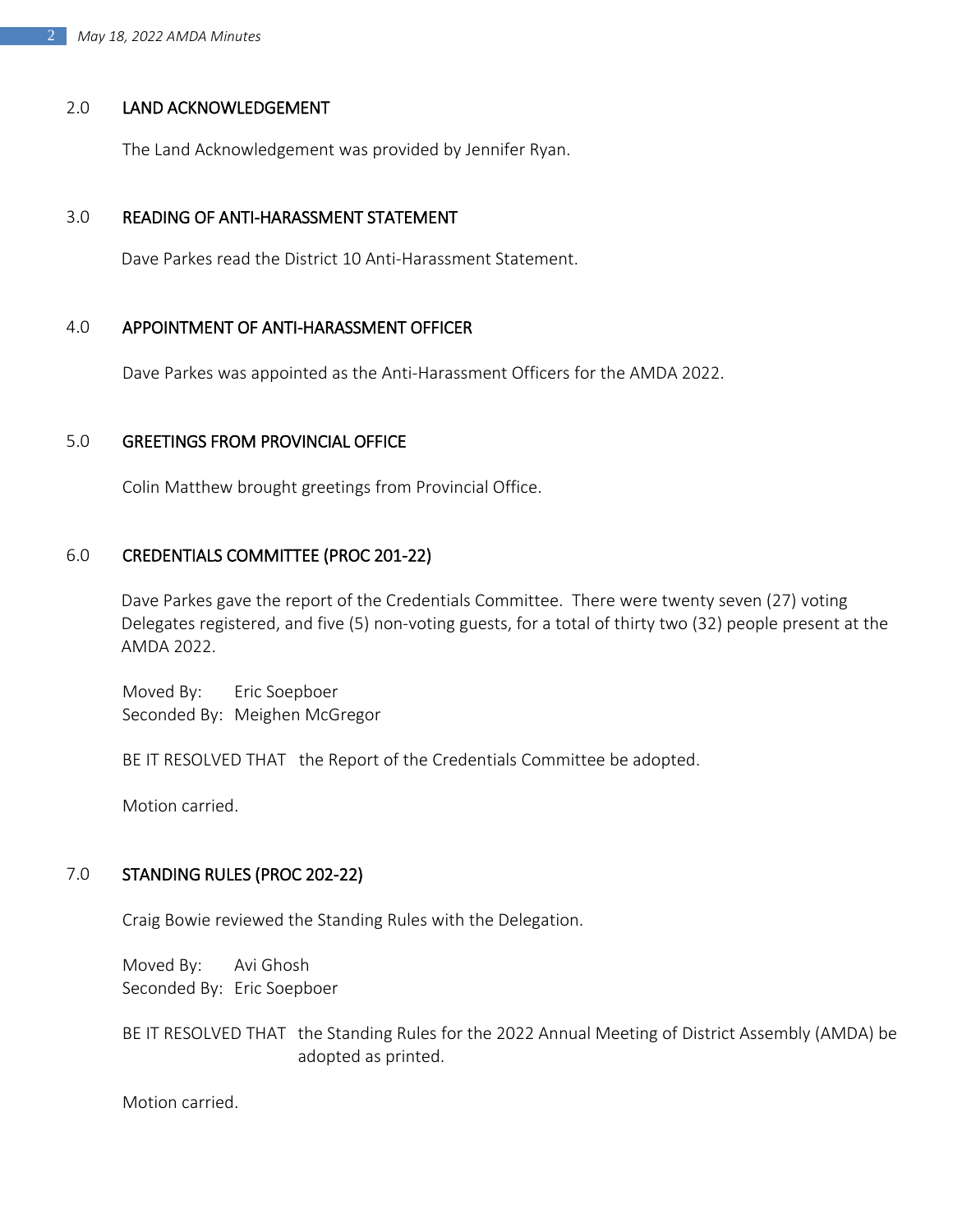# 8.0 APPROVAL OF AGENDA (PROC 203-22)

Moved By: Jennifer Kumpf Seconded By: Geoff Brenders

BE IT RESOLVED THAT the Agenda for the 2022 Annual Meeting of the District Assembly be adopted.

Motion carried.

# 9.0 APPROVAL OF MINUTES (PROC 204-22)

Moved By: April Brander Seconded By: Geoff Brenders

BE IT RESOLVED THAT the Minutes of the Annual Meeting of the District Assembly for 2021 be adopted.

Motion carried.

## 10.0 REPORT OF NOMINATIONS COMMITTEE

Dan Staples, Chief Returning Officer, reported the following nominations for the positions on the Executive:

| President         | one to be elected  | Jennifer Kumpf          |
|-------------------|--------------------|-------------------------|
|                   |                    | Steve Stephenson        |
| Vice President    | two to be elected  | No nominations received |
| Treasurer         | one to be elected. | No nominations received |
| Executive Officer | two to be elected  | No nominations received |

## 11.0 ELECTION OF PRESIDENT

11.1 Dan Staples, Chief Returning Officer, announced the number of eligible voters (27) and gave the Delegation instructions on the voting process.

Speeches were conducted. Dan Staples declared the vote open.

Dan Staples declared Jennifer Kumpf as President.

Steve Stephenson declined to be considered for Vice President.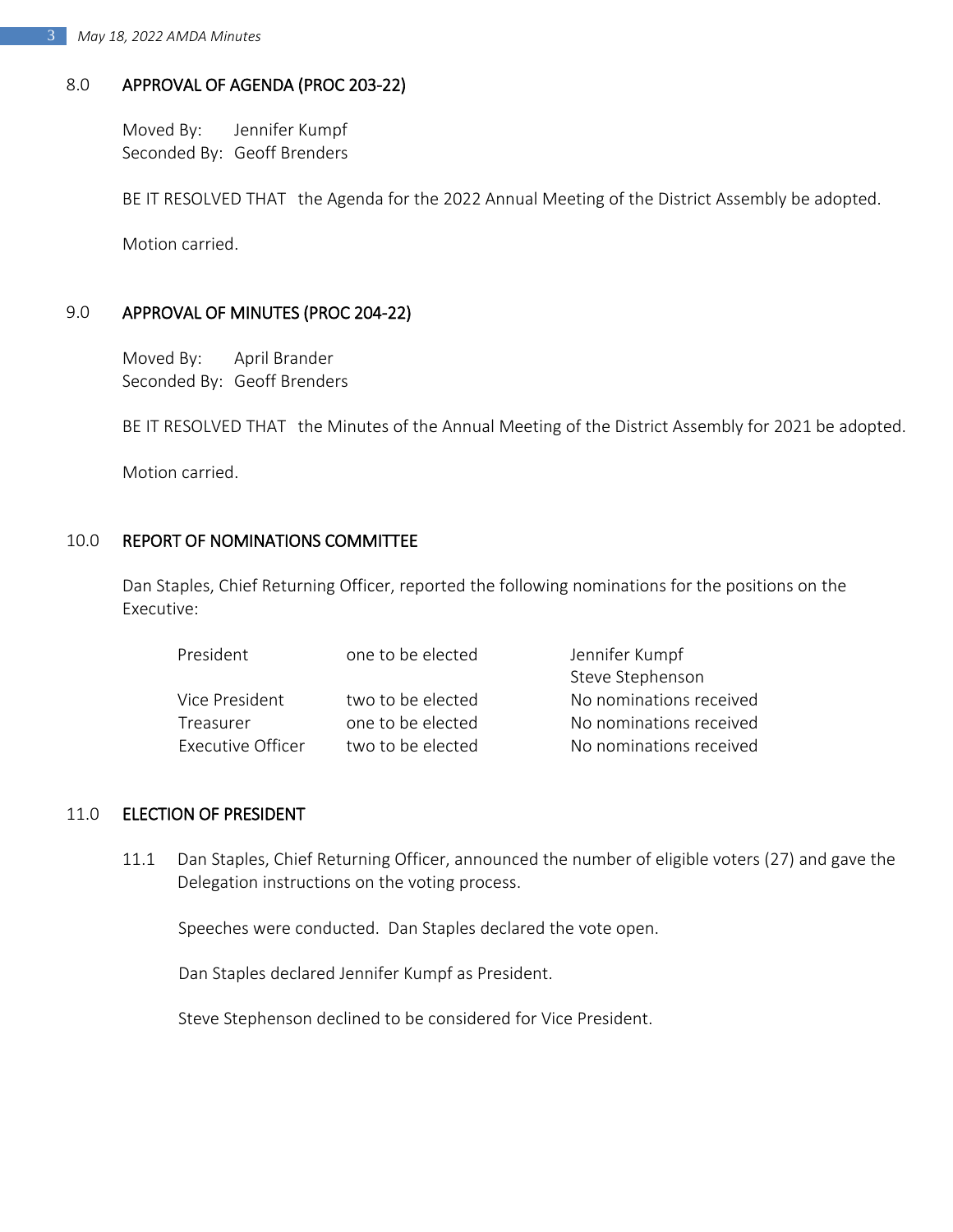#### 12.0 BUDGET

#### 12.1 Presentation of Draft Budget

Jennifer Hill presented the proposed 2022 – 2023 District 10 Budget.

- 12.2 Questions
- 12.3 Related Resolutions
	- 12.3.1 BUDG 201-22

Moved by: Jennifer Hill Seconded by: Geoff Brenders

BE IT RESOLVED THAT the proposed budget be adopted as the Budget for the fiscal year July 1, 2022 to June 30, 2023.

Motion tabled until 5:10 pm deadline for cost estimate resolutions.

#### 12.3.2 BUDG 202-22

Moved by: Jennifer Hill Seconded by: Jennifer Kumpf

BE IT RESOLVED THAT the accounting firm of Jennifer A Davies Professional Corporation – DNA Financial Logistics be hired to perform an independent review of our accounting procedures for the fiscal year July 1, 2021 to June 30, 2022.

Motion carried.

#### 13.0 RESOLUTIONS

13.1 CON 201-22

Moved by: April Brander Seconded by: Meighen McGregor

BE IT RESOLVED THAT Article 1 be amended by the insertion of "1.1.X "Federation Year" shall be the period of July  $1 -$  June 30."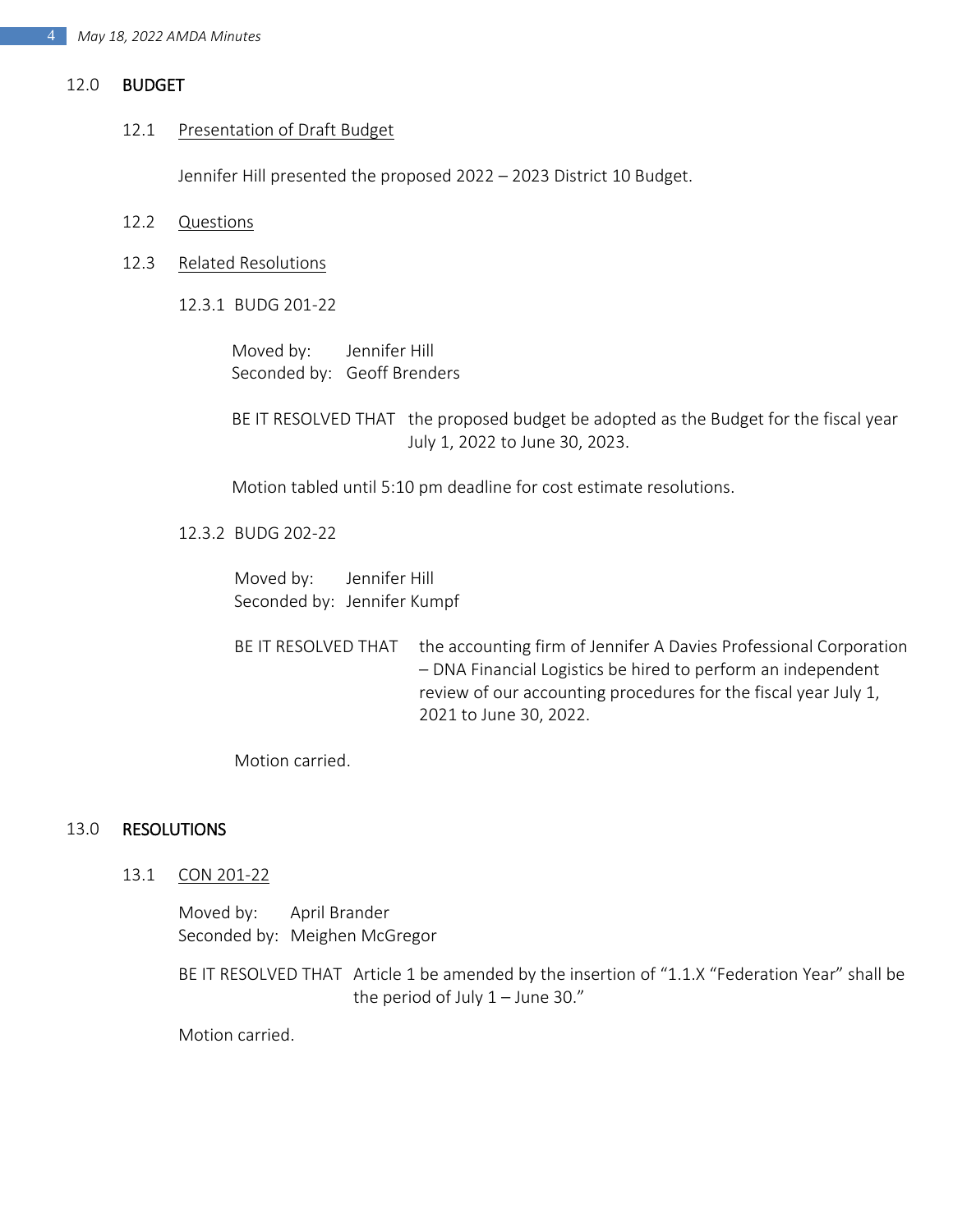#### 13.2 CON 202-22

Moved by: Jennifer Kumpf Seconded by: April Brander

BE IT RESOLVED THAT Article 1.1.8 be amended by the insertion of a new section that reads "and Central Program Teachers" following the word "Teachers".

Motion carried.

13.3 CON 203-22

Moved by: Jennifer Hill Seconded by: Avi Ghosh

BE IT RESOLVED THAT Article 6.2.6 be amended by the insertion of a new section that reads: "6.2.X Full time equivalent (FTE) calculations shall be established and in effect from October 1 – September 30 annually."

Motion carried.

13.4 CON 204-22

Moved by: Avi Ghosh Seconded by: Jennifer Hill

BE IT RESOLVED THAT Article 8.2.1.1 be amended by the insertion of the words "as established on October 1 in the same Federation Year."

Motion carried.

13.5 PROC 205-22

Moved by: Avi Ghosh Seconded by: Jennifer Hill

BE IT RESOLVED THAT BYL 201-22, BYL 202-22, BYL 203-22, BYL 204-22, BYL 205-22, BYL 206-22, BYL 207-22, BYL 208-22, BYL 209-22, BYL 210-22 be considered en bloc.

Motion carried.

13.6 PROC 403-22

Moved by: Avi Ghosh Seconded by: Jennifer Hill

BE IT RESOLVED THAT the Resolutions in PROC 205-22 be adopted.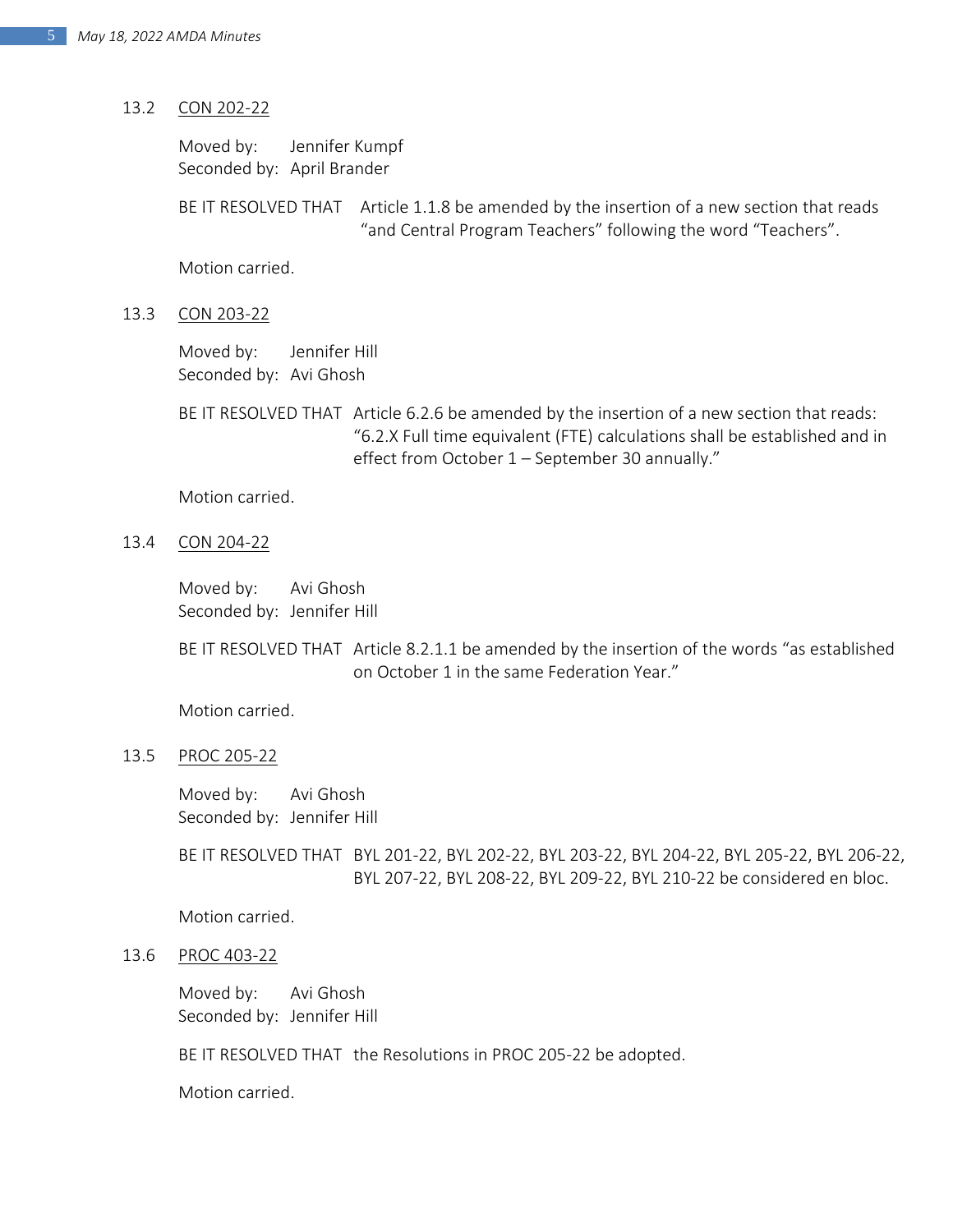#### 13.7 PROC 206-22

Moved by: Geoff Brenders Seconded by: Jennifer Hill

BE IT RESOLVED THAT BYL 211-22, BYL 212-22, BYL 213-22, BYL 214-22 be considered en bloc.

Motion carried.

13.8 PROC 404-22

Moved by: Geoff Brenders Seconded by: Jennifer Hill

BE IT RESOLVED THAT the Resolutions in PROC 206-22 be adopted.

Motion carried.

#### 13.9 BYL 215-22

Moved by: Geoff Brenders Seconded by: Eric Soepboer

BE IT RESOLVED THAT Bylaw 4.1.3 be amended by the deletion of the word "Branch".

Motion carried.

13.10 BYL 216-22

Moved by: April Brander Seconded by: Eric Soepboer

BE IT RESOLVED THAT Bylaw 4.12.1 be deleted.

Motion carried.

13.11 BYL 217-22

Moved by: April Brander Seconded by: Eric Soepboer

BE IT RESOLVED THAT Bylaw 4.12.2 to be amended by the substitution of "Provincial Communications and Political Action Committee" for "Provincial Communication Office".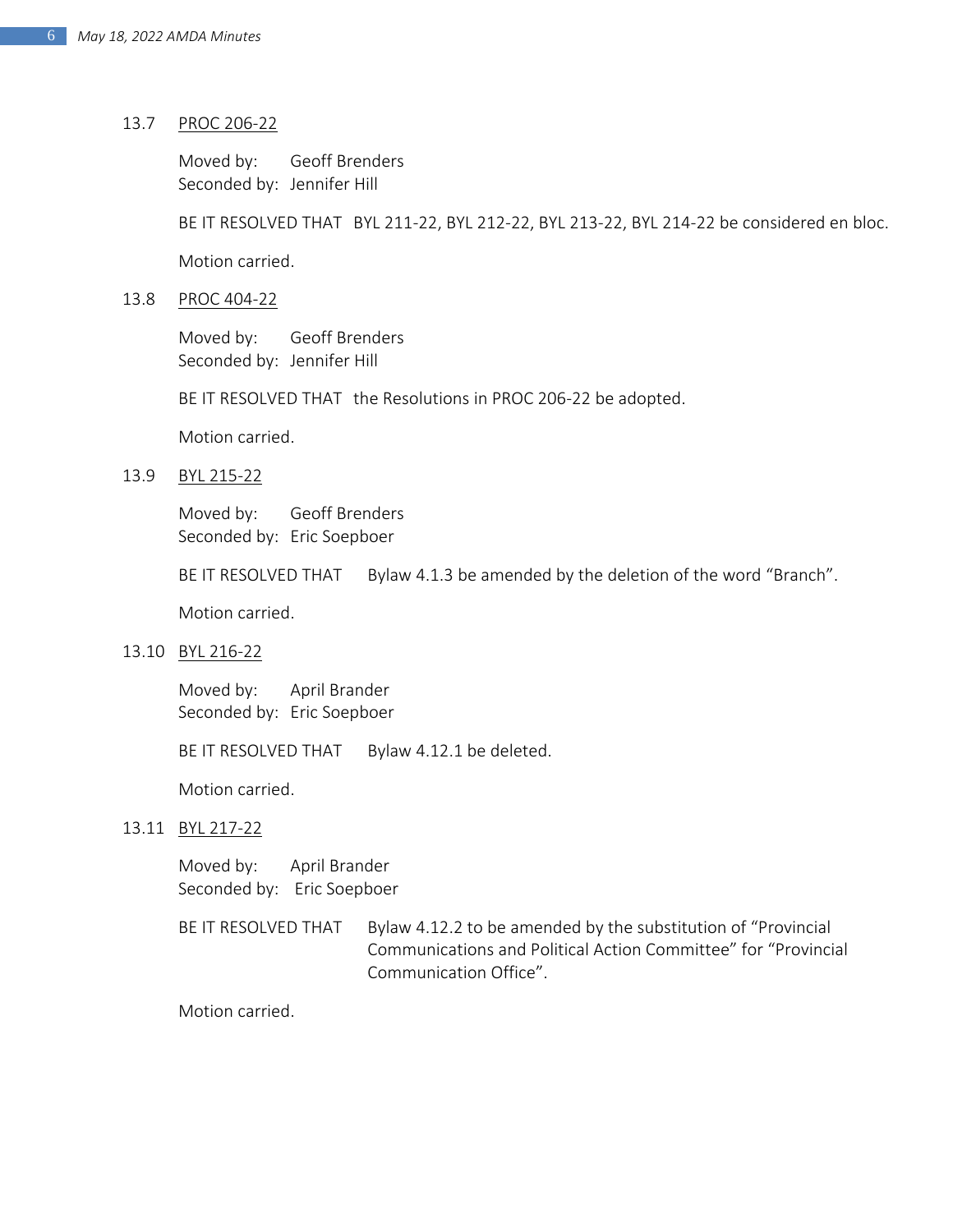#### 13.12 BYL 218-22

Moved by: Meighen McGregor Seconded by: Jennifer Kumpf

BE IT RESOLVED THAT Bylaw 5.5.4.2 to be amended by the substitution of "Policies" for "Policy".

Motion carried.

#### 13.13 BYL 219-22

Moved by: Meighen McGregor Seconded by: Jennifer Hill

BE IT RESOLVED THAT Bylaw 9.1 be amended by substitution of "payments" for "cheques".

Motion carried.

#### 13.14 BYL 220-22

Moved by: Geoff Brenders Seconded by: Jennifer Hill

BE IT RESOLVED THAT Bylaw 11.4.1 be amended by substitution of "guidelines" for "Regulations".

Motion carried.

13.15 BYL 221-22

Moved by: Geoff Brenders Seconded by: Avi Ghosh

BE IT RESOLVED THAT Bylaw 11.4.1 be amended by the deletion of the words "or the Annual Meeting of the District Assembly".

Motion carried.

13.16 BYL 222-22

Moved by: Jennifer Kumpf Seconded by: Geoff Brenders

BE IT RESOLVED THAT Bylaw 20.2.2 be deleted.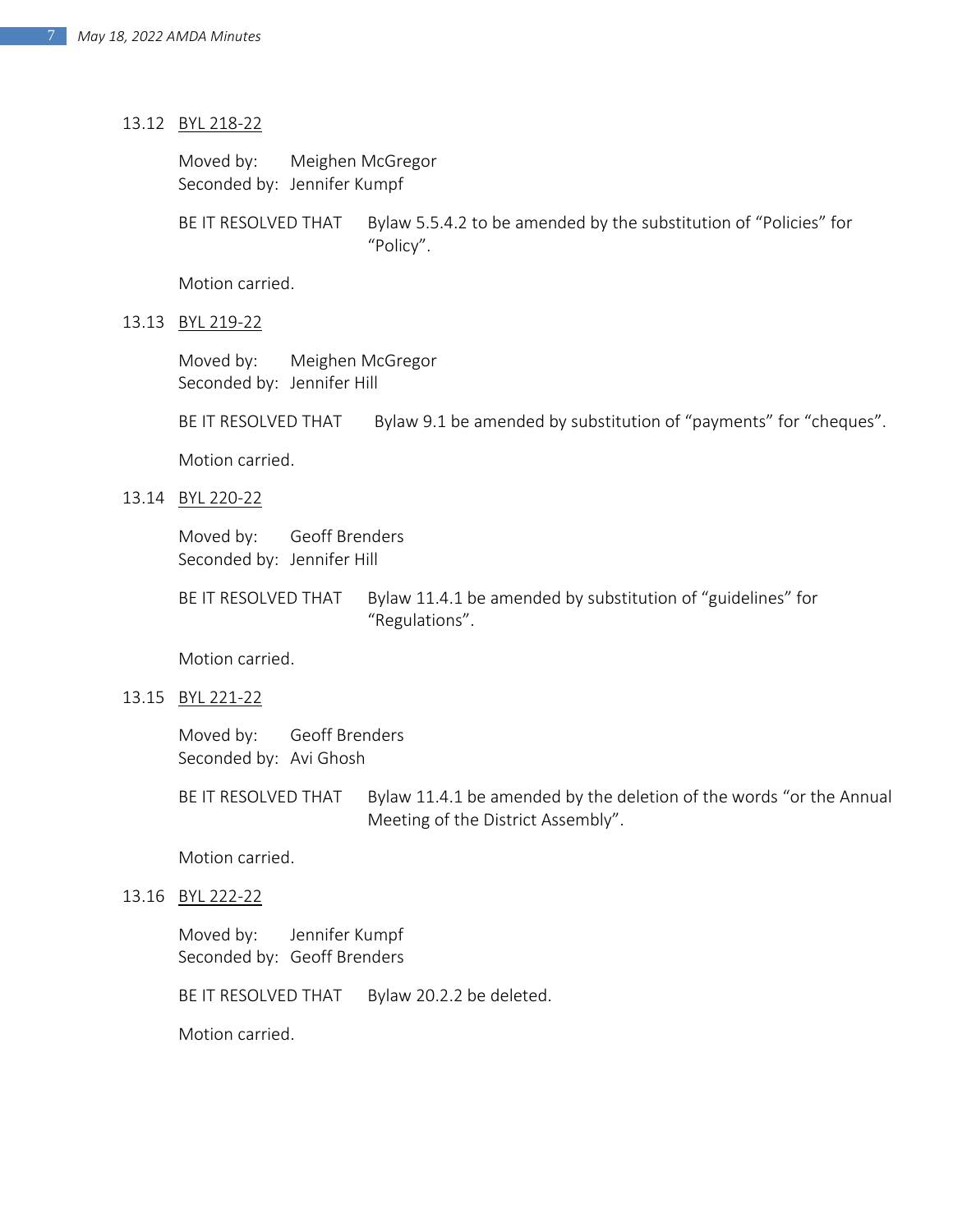#### 13.17 BYL 223-22

Moved by: April Brander Seconded by: Jennifer Hill

BE IT RESOLVED THAT Bylaw 20.3.3 be amended by the substitution of "Executive Session" for "in camera".

Motion carried.

13.18 BYL 224-22

Moved by: Jennifer Kumpf Seconded by: Eric Soepboer

BE IT RESOLVED THAT Bylaw 23.1 be amended by substitution so that it reads: "workplaces, functions, and meetings".

Motion carried.

13.19 PROC 301-22

Moved by: Jennifer Kumpf Seconded by: April Brander

BE IT RESOLVED THAT CON 303-22, BYL 307-22, BYL 308-22, BYL 309-22, BYL 310-22, BYL 311- 22, BYL 312-22 be considered en bloc.

Motion carried.

13.20 PROC 405-22

Moved by: Jennifer Kumpf Seconded by: April Brander

BE IT RESOLVED THAT the Resolutions contained in PROC 301-22 be approved.

Motion carried.

13.21 PROC 302-22

Moved by: Avi Ghosh Seconded by: Jennifer Kumpf

BE IT RESOLVED THAT CON 306-22, CON 307-22, BYL 313-22, BYL 314-22 be considered en bloc.

Motion carried.

13.22 PROC 406-22

Moved by: Avi Ghosh Seconded by: Jennifer Kumpf

BE IT RESOLVED THAT the Resolutions contained in PROC 302-22 be approved.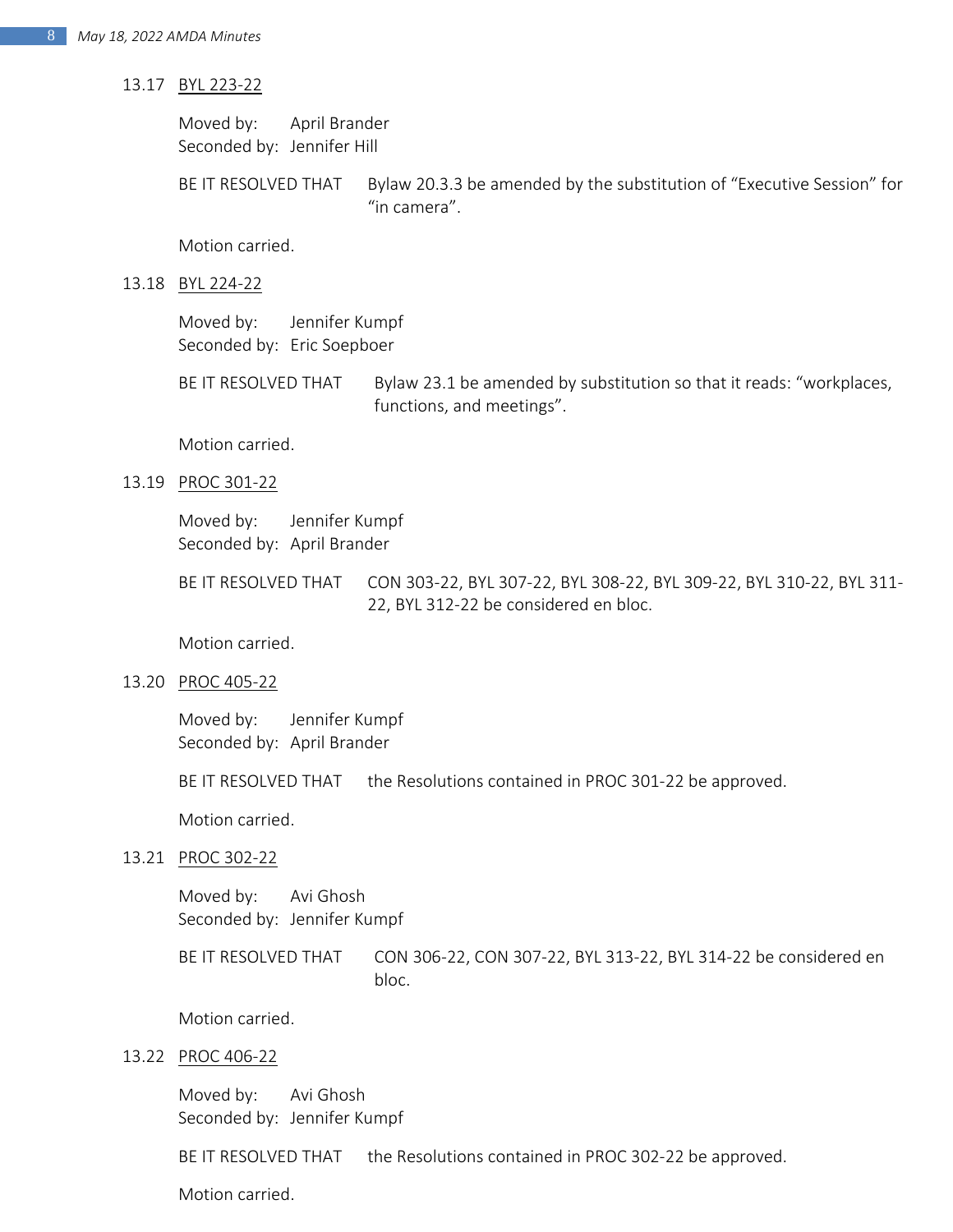- 13.23 PROC 407-22
	- Moved by: Avi Ghosh Seconded by: Jennifer Kumpf

BE IT RESOLVED THAT CON 301-22, CON 303-22, CON 304-22, CON 305-22 be considered en bloc.

Motion carried.

13.24 PROC 408-22

Moved by: Avi Ghosh Seconded by: Jennifer Kumpf

BE IT RESOLVED THAT the Resolutions contained in PROC 407-22 be approved.

Motion carried.

13.25 PROC 409-22

Moved by: Avi Ghosh Seconded by: Jennifer Kumpf

BE IT RESOLVED THAT BYL 301-22, BYL 302-22, BYL 303-22, BYL 304-22, BYL305-22, BYL 306 be considered en bloc.

Motion carried.

13.26 PROC 410-22

Moved by: Avi Ghosh Seconded by: Jennifer Kumpf

BE IT RESOLVED THAT the Resolutions contained in PROC 409-22 be approved.

Motion carried.

13.27 CON 302-22

Moved by: Eric Soepboer Seconded by: Meighen McGregor

BE IT RESOLVED THAT Article 8.6.1 be amended by the insertion of "Council" after "Executive".